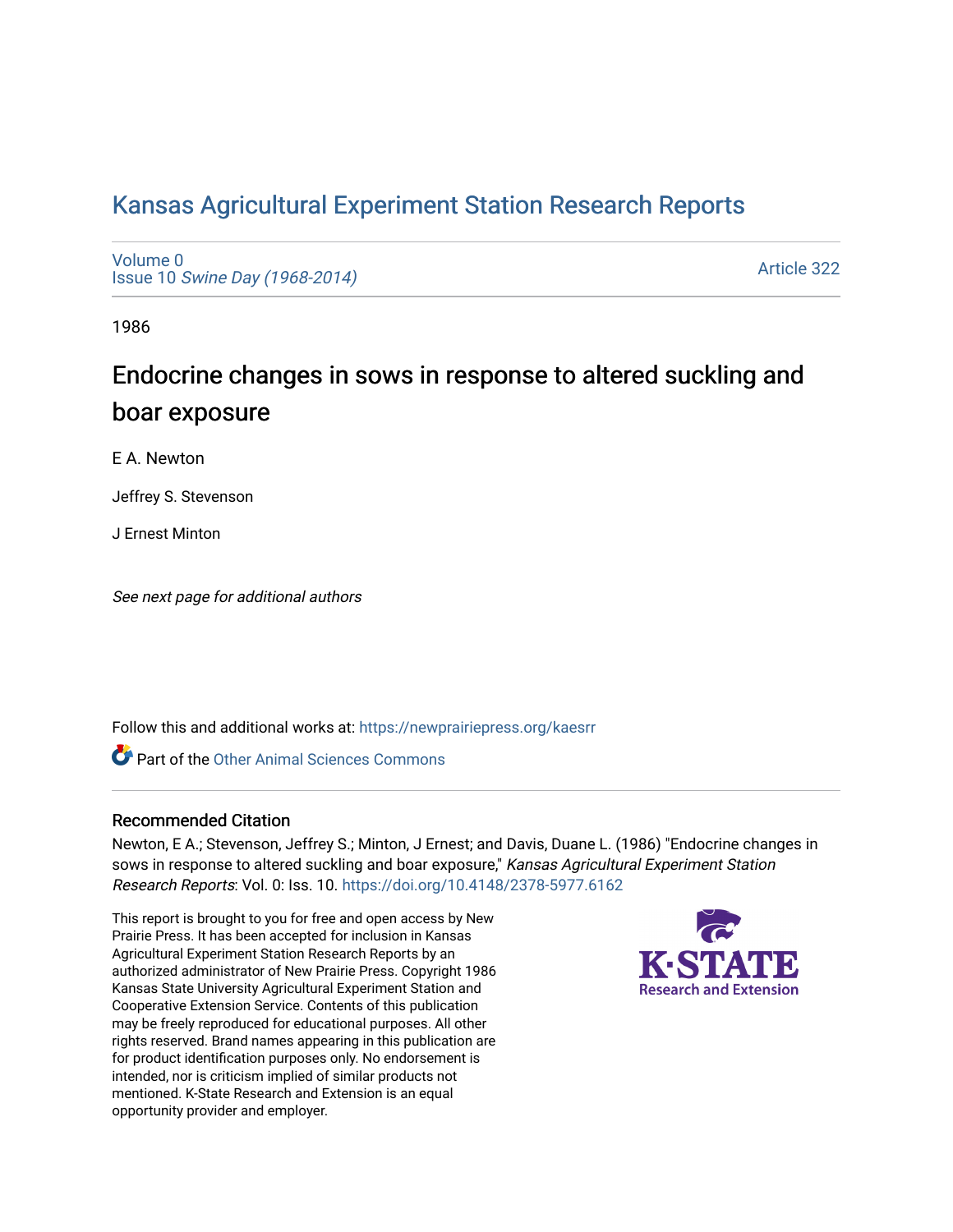## Endocrine changes in sows in response to altered suckling and boar exposure

## **Abstract**

Eighteen sows were treated as follows: 1) 10 multiparous and four primiparous sows were separated from their litters for 6 hr/day and exposed to a mature boar for 1 hr/day during the last 8 days of lactation, and 2) four sows (two multiparous and two primiparous) served as untreated controls during lactation. Blood was collected from sows during treatment and after weaning, and various hormones were measured. Altered suckling induced higher concentrations of luteinizing hormone (LH) that caused multiparous sows to show estrus (10/10) during lactation. Younger treated sows had similar increases in LH, but had higher follicle-stimulating hormone (FSH) and no increase in estradiol during treatment as observed in older sows, suggesting a lack of available follicles to be stimulated by the changing LH secretion. Treated sows also had increased cortisol on the first day and increased progesterone on the second day of treatment compared with controls. No differences were observed for concentrations of insulin and thyroxine between treatment groups. Similar hormonal changes occurred in control sows after weaning as in treated sows that showed estrus during lactation. Altered suckling and weaning appear to stimulate similar changes in hormonal secretion before estrus.; Swine Day, Manhattan, KS, November 20, 1986

## Keywords

Swine day, 1986; Kansas Agricultural Experiment Station contribution; no. 87-133-S; Report of progress (Kansas State University. Agricultural Experiment Station and Cooperative Extension Service); 507; Swine; Endocrine; Sows; Boars

## Creative Commons License



This work is licensed under a [Creative Commons Attribution 4.0 License](https://creativecommons.org/licenses/by/4.0/).

## Authors

E A. Newton, Jeffrey S. Stevenson, J Ernest Minton, and Duane L. Davis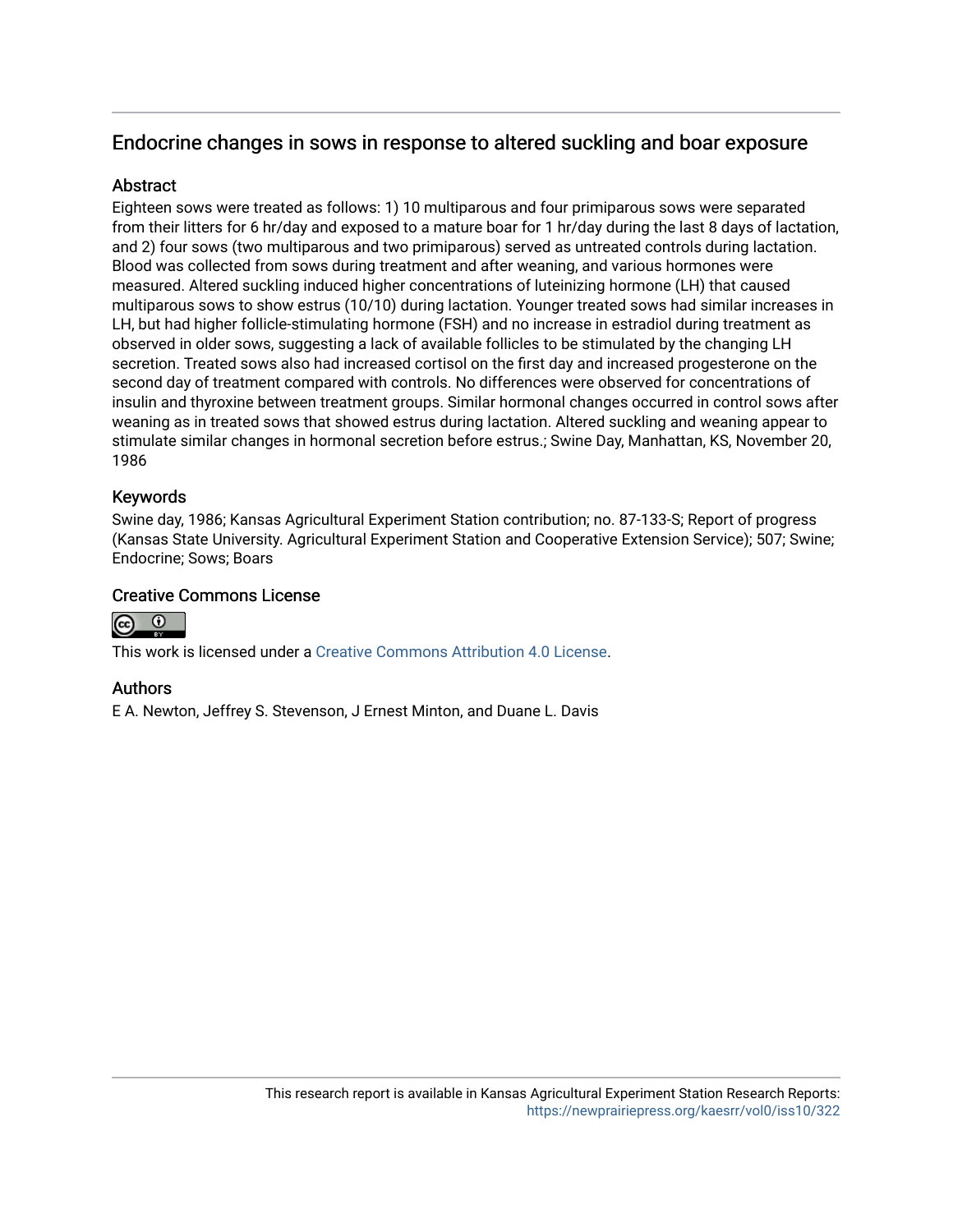

#### Summary

Eighteen sows were treated as follows: 1) 10 multiparous and four primiparous sows were separated from their litters for 6 hr/day and exposed to a mature boar for 1 hr/dav during the last 8 days of lactation, and 2) four sows (two multiparous and two primiparous) served as untreated controls during lactation. Blood was collected from sows during treatment and after weaning, and various hormones were measured. Altered suckling induced higher concentrations of luteinizing hormone  $(LH)$  that caused multiparous sows to show estrus  $(10/10)$ during lactation. Younger treated sows had similar increases in LH, but had higher follicle-stimulating hormone (FSH) and no increase in estradiol during treatment as observed in older sows, suggesting a lack of available follicles to be stimulated by the changing LH secretion. Treated sows also had increased cortisol on the first day and increased progesterone on the second day of treatment compared with controls. No differences were observed for concentrations of insulin and thyroxine between treatment groups. Similar hormonal changes occurred in control sows after weaning as in treated sows that showed estrus during lactation. Altered suckling and weaning appear to stimulate similar changes in hormonal secretion before estrus.

#### Introduction

We have reported previously that estrus can be induced in sows during lactation by reducing the number of nursing pigs prior to weaning (reduced litter size or split weaning; 1983 KSU Swine Day, Report of Progress 442, pp 23-25) or by separating sows from their litters for 3, 6 or 12 hr/day during the last 8 days of lactation (3 to 4 wk in duration), while exposing sows to a mature boar for 1 hr during litter separation (1984 KSU Swine Day, Report of Progress 461, pp 15-18). We have observed that 45% of the first-litter sows and 76% of the older sows separated from their litters and exposed to a boar (altered suckling) express estrus in 4 to 8 days. By studying lactational estrus in sows, we hope to determine how suckling prevents estrus and why fewer primiparous sows show estrus during lactation. This information may lead to development of methods to minimize occurrence of anestrus after weaning and improve fertility. Our objective in this study was to examine the effect of altered suckling and parity on hormonal changes associated with the estrus induced during lactation by altered suckling as well as the postweaning estrus in control sows.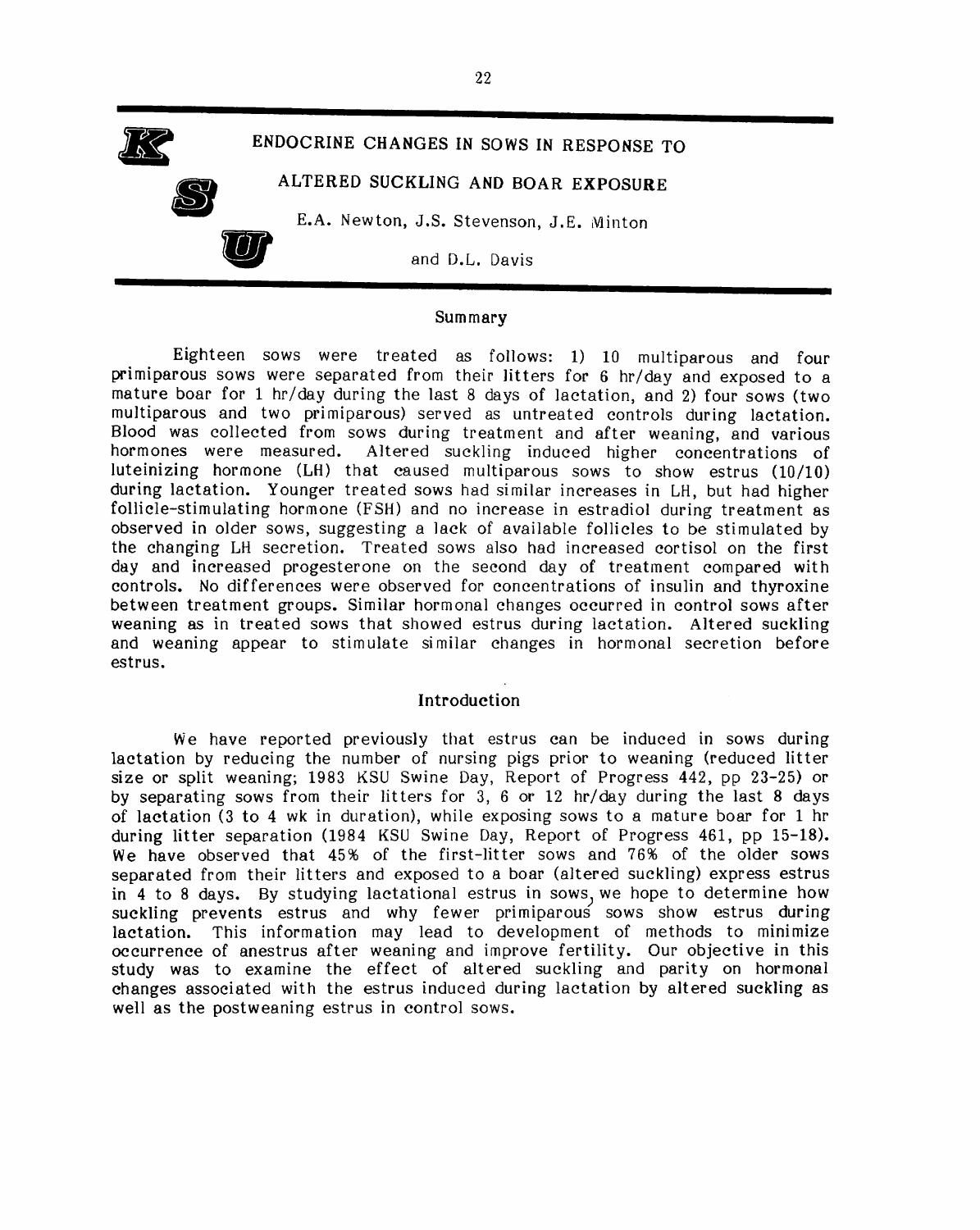#### Procedures

We utilized 18 crossbred sows and assigned them to two treatment groups: 1) treated multiparous (TM) sows ( $n=10$ ) and treated primiparous (TP) sows ( $n=4$ ) were separated from their litters for 8 hr during the last 8 days of lactation (duration of lactation = 26 days), and 2) control multiparous (CM,  $n=2$ ) and control primiparous (CP, n=2) were untreated and not exposed to boars until after weaning. Indwelling catheters were inserted nonsurgically into the vena cava to allow blood to be collected for 5 days  $(-1, 0, 1, 2,$  and 3) at 20-min intervals from 1200 to 1700 h on each day. Sampling began 2 hr after litter separation and boar exposure (day 0) and continued 1 hr after sows were reunited with piglets. Those sows not detected in estrus were subjected to a similar sampling regimen on days -1, 0, 1, and 2 from weaning (day 0). Serum was analyzed in all samples (16/day) for concentrations of FSH and LH. Six hourly samples/day were analyzed for insulin and thyroxine, and a pooled sample for each day was assayed for progesterone, estradiol-178, and cortisol. All analyses were made by radioimmunoassays, validated in our laboratory.

#### Results and Discussion

The estrous response of all sows during lactation and after weaning is summarized in Table 1. All of the treated multiparous  $(TM)$  sows  $(10/10)$  exhibited estrus during lactation, whereas none of the treated primiparous (TP) sows (0/4), control multiparous (CM) sows (0/2), or control primiparous (CP) sows (0/2) returned to estrus until after weaning. Intervals to estrus for the TP, CP, and CM sows after weaning were of similar duration and resembled those observed in the TM sows during lactation. These results are similar to our previous findings except that no primiparous (TP or first-litter) sows came into heat during lactation in response to treatment. This is the first time, however, that we have attempted these treatments during spring or summer. This study was conducted in May, whereas previous studies were during fall and winter months. We have since conducted a similar study in August (1985) and observed no sows, either multiparous or primiparous sows, in heat during lactation. It appears, therefore, that the altered-suckling response may be a seasonal response.

|                                     | Treatment group <sup>®</sup> |     |                 |     |                   |
|-------------------------------------|------------------------------|-----|-----------------|-----|-------------------|
| Item                                | CM                           | TM. | $\overline{CP}$ | TР  | $SE^{\mathsf{D}}$ |
| No. sows                            | 2                            | 10  |                 |     |                   |
| No. sows in estrus during lactation |                              | 10  | 0               |     |                   |
| Days to estrus after treatment      |                              | 5.2 |                 |     | 0.5               |
| Days to estrus after weaning        | 3.0                          |     | 4.0             | 5.0 | 0.5               |

|  | Table 1. Characteristics of Estrus after Altered Suckling and Weaning. |  |  |  |  |  |  |  |
|--|------------------------------------------------------------------------|--|--|--|--|--|--|--|
|--|------------------------------------------------------------------------|--|--|--|--|--|--|--|

 $^{\circ}$ CM = Control multiparous, TM = treated multiparous, CP = control primiparous,  $ext{and TP} = \text{treated primiparous sous, and } \text{r}$ 

Standard error of the mean.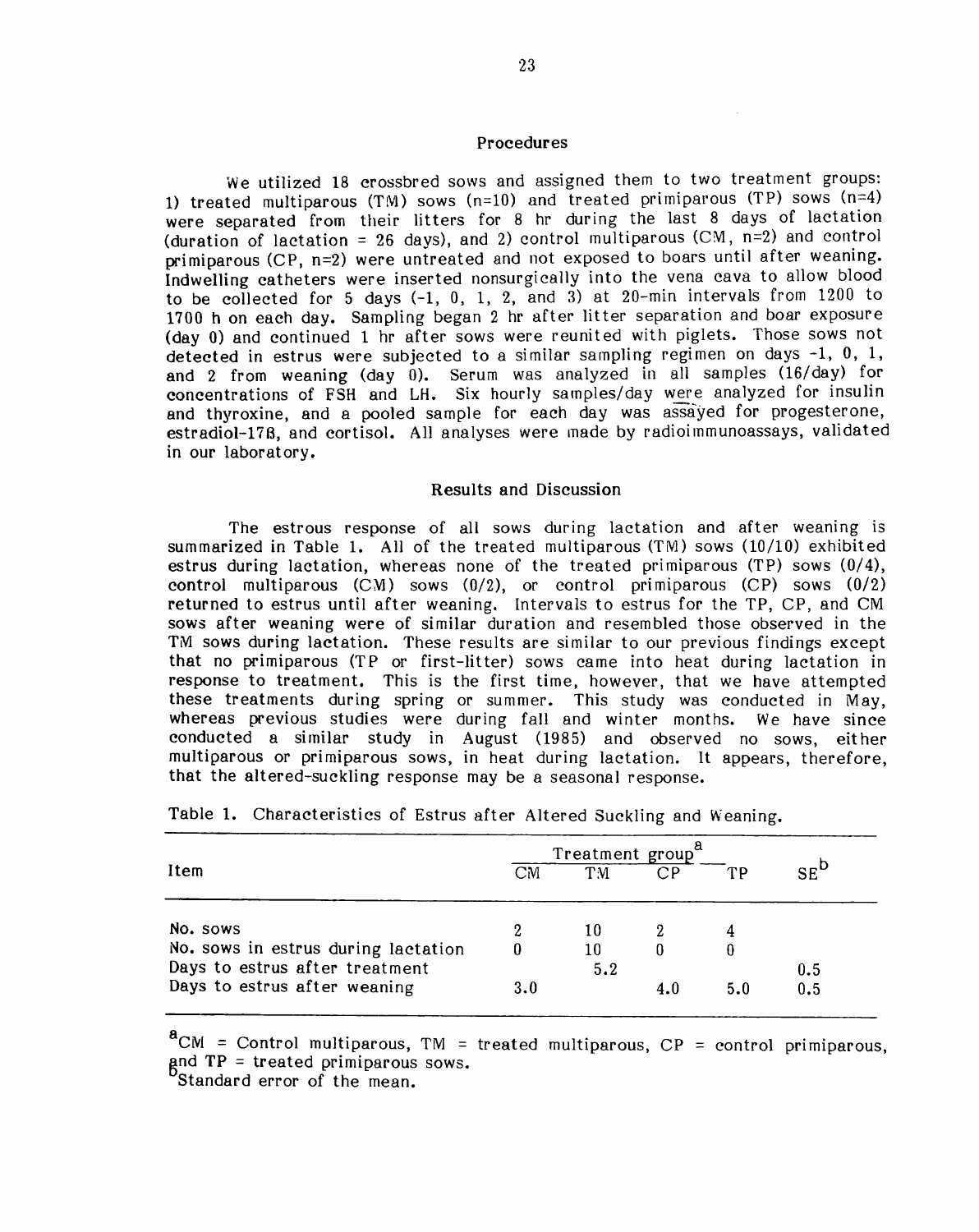Changes in concentrations of the gonadotropins, LH and FSH, during treatment (lactation) are summarized in Fig. 1. Younger (TP and CP) sows had higher concentrations of FSH than older sows before and during treatment. Altered suckling did not alter concentrations of FSH. Levels of LH were increased markedly in treated (TM and TP) sows in response to litter separation and boar exposure. Other characteristics of LH patterns (LH pulse frequency and pulse amplitude) were higher in TP sows, even though they failed to show estrus. The changes in gonadotropins that resulted in lactational estrus for TM sows are shown in Fig. 1. This ratio of gonadotropins appears to be important to induce estrus and ovulation during lactation.

Another prerequisite for lactational estrus is the availability of developing ovarian follicles capable of being stimulated by the treatment-induced change in gonadotropins. Older sows had higher estradiol-176 (which indicates greater follicular growth) in serum than younger sows before treatment began (Fig. 2). Changes in LH secretion must have induced follicular maturation, as evidenced by increasing concentrations of estradiol-178 in TM sows and the resulting estrus during lactation. Treated (TM and TP) sows had higher levels of progesterone and cortisol (Fig. 2) than control (CM and CP) sows. No differences were observed because of treatment in patterns of thyroxine and insulin (data not shown).

Although TP sows had increased concentrations of LH and increased LH pulse frequency and amplitude, they failed to express estrus during lactation. As shown in Fig. 2, TP and TM sows also had higher concentrations of cortisol, which were probably related to the stress of increased movement, exposure to unfamiliar pens, and encounters with other sows and boars during treatment. This possible stress failed to inhibit estrus in the TM sows during lactation but perhaps TP sows failed to come into estrus because they are more sensitive to stress. In addition, concentrations of progesterone also were increased by altered suckling on the second day (day 1; Fig. 2) of treatment. However, this increase may have resulted from an increased LH pulse frequency and follicular secretion of progesterone rather than a response to stress, because its increase did not occur on the first day of treatment as was observed for cortisol.

These data might indicate that TP sows failed to show heat during lactation because of increased cortisol and progesterone during treatment. Alternatively, we know from previous studies that older sows have considerable follicular growth on their ovaries during lactation compared with first-litter sows. Therefore, the TP sows may have failed to respond because they lacked follicles capable of responding to increased LH secretion that led to estrus and ovulation in TM sows. Further work will help us better understand the mechanisms of hormonal secretion and estrous expression after altered suckling. We observed that the hormonal changes in sows that show estrus during lactation are very similar to what occurs in sows after conventional weaning (data not shown). Therefore, reducing or altering suckling patterns and providing exposure to boars seem to be adequate stimuli in older sows to result in estrus similar to that occurring after conventional weaning. We believe that further studies examining the response to altered suckling and boar exposure during lactation will give greater insight into approaches to improve fertility and reduce the occurrence of anestrus in sows.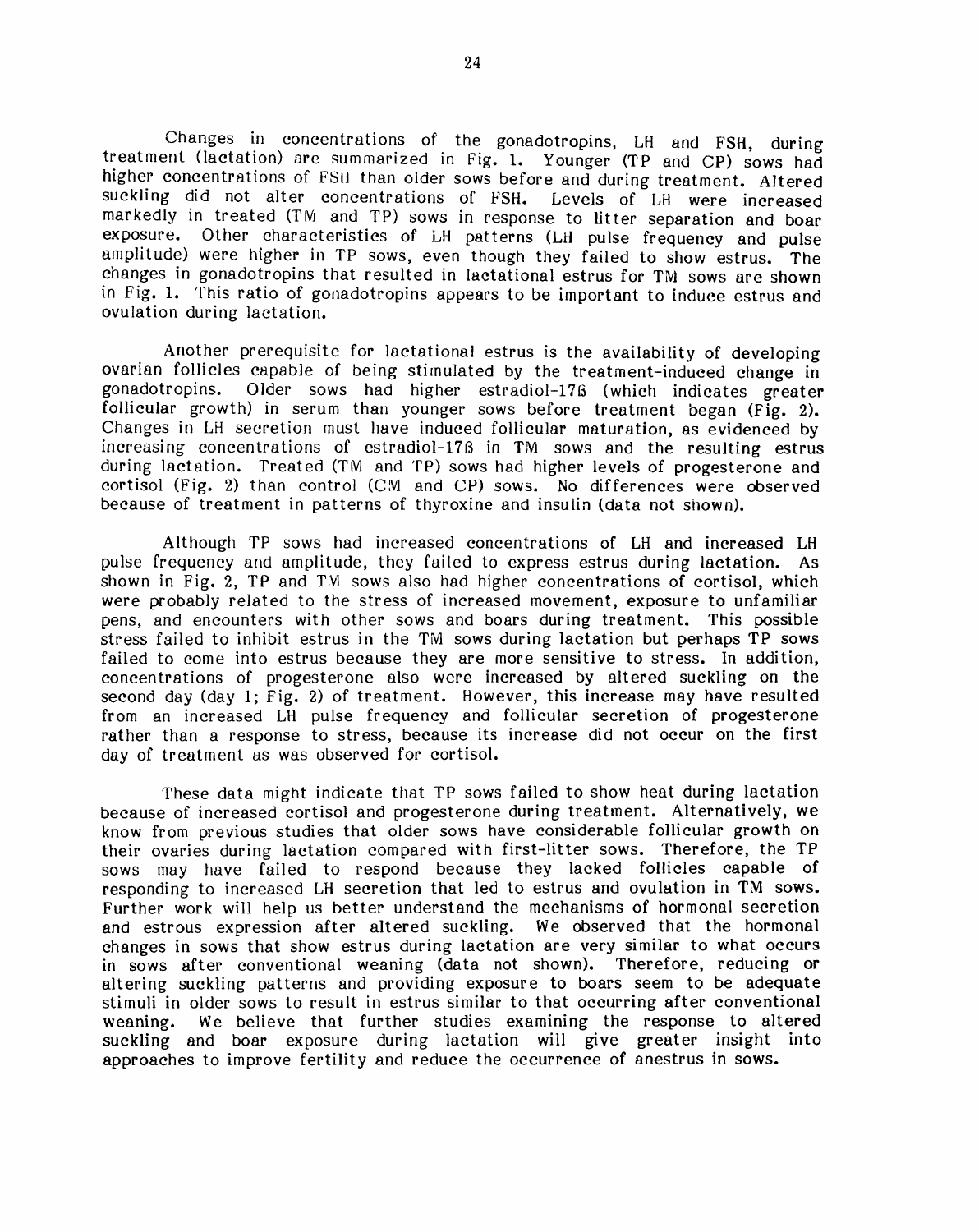

Fig. 1. Mean concentrations of FSH and LH in serum (avg. of 16 samples/day) and FSH and LH ratios in 4 treated primiparous (TP), 10 treated multiparous (TM), 2 control primiparous (CP), and 2 control multiparous (CM) sows from litter separation and boar exposure  $(LS + BE)$ .